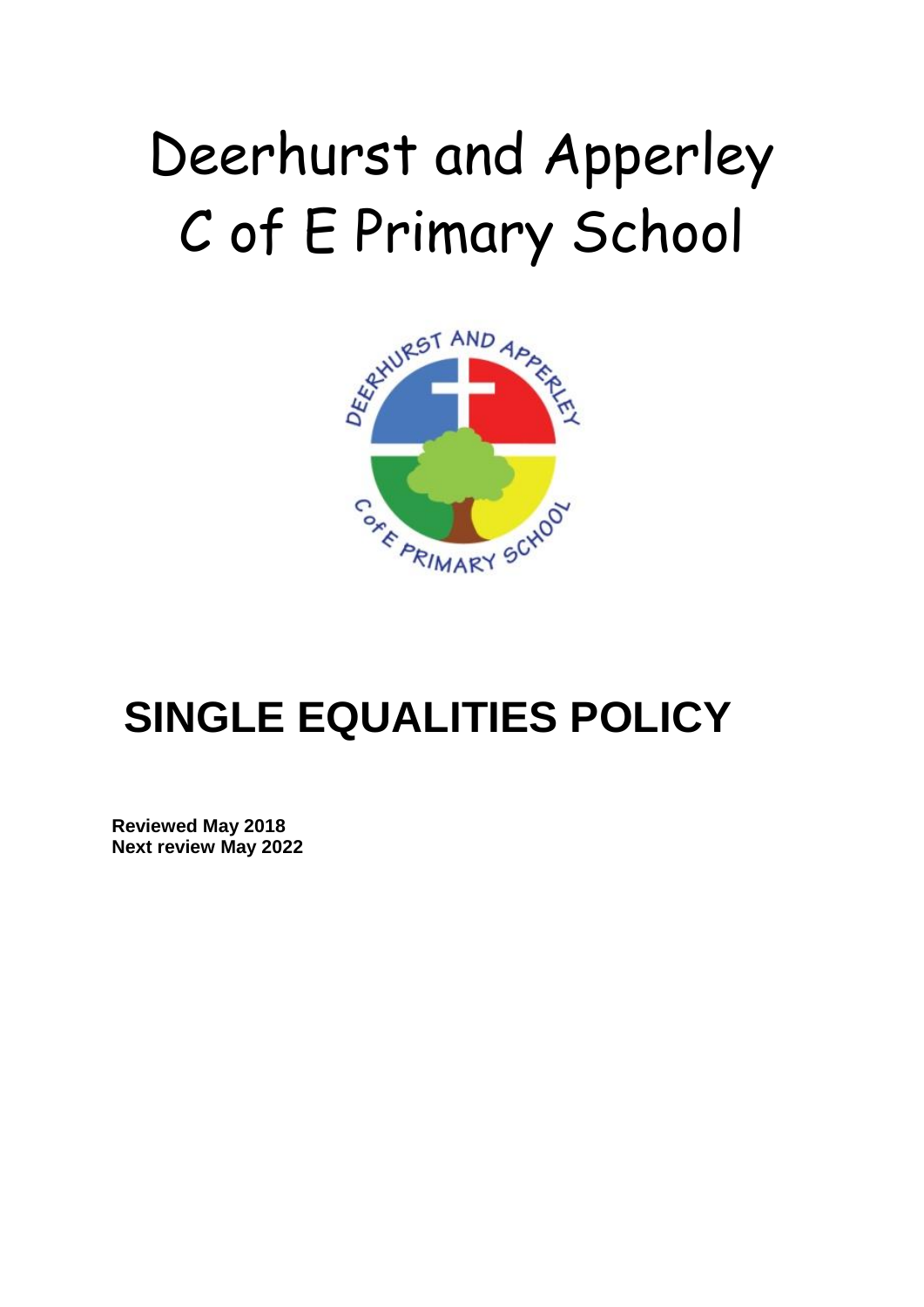## 1. OVERVIEW

1.1 This policy reflects the Single Equality Act 2010 which harmonises and replaces previous legislation including the Race Relations Act 1976, Disability Discrimination Act 1995, Gender Recognition Act 2004 and Sex Discrimination Act 1975. This policy therefore supersedes all previous school policies on Disability, Ethnicity (ie Race) and Gender.

1.2 The Single Equality Act combines the existing three duties into one new Equality Duty that covers all seven of the equality strands: age, disability, gender, gender-identity, race, religion or belief and sexual orientation. In this school we will ensure that at every level, in all our work and throughout all aspects of the school community and its life, everyone will be treated equally. This Single Equality Policy summarises the school's approach in ensuring equality for all.

# 2. OBJECTIVES

2.1 To ensure that all learners have equal access to a rich, broad, balanced and relevant curriculum.

2.2 To advance equality of opportunity by ensuring that teaching, learning and the curriculum promote equality, celebrate diversity and promote community cohesion by fostering good relations.

2.3To eliminate any discrimination, harassment and victimisation. To ensure that no-one is unfairly or illegally disadvantaged as a consequence of their age, disability, gender, gender identity, sexual orientation, colour, race, ethnic or national origin, disability or religious beliefs.

2.4To recognize and celebrate diversity within our community whilst promoting community cohesion.

2.5 To ensure that this policy is applied to all we do

2.6To ensure that pupils and parents are fully involved in the provision made by the school.

2.7To ensure that within the school budget, adequate funding is provided to underpin this policy and that intervention, positive and preventative action is funded where necessary.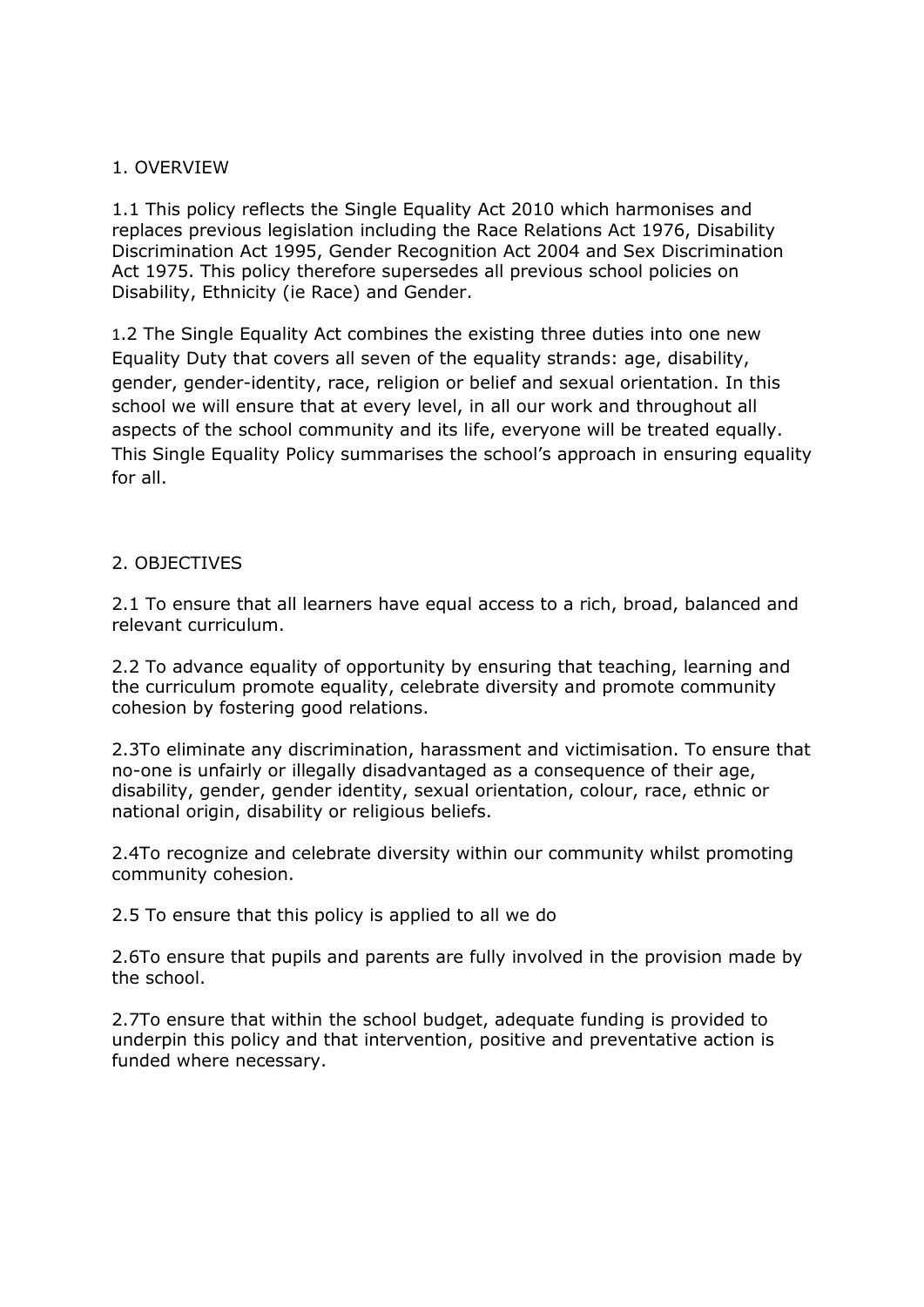# 3. GOOD PRACTICE

3.1 We strive to achieve a cohesive community and expect that children respect one another and behave with respect to one another, and that their parents feel fully engaged in the school.

3.2 We aim to enhance a wider sense of community locally, as well as in the context of the UK and the World communities.

3.3 We support the UN Convention on the Rights of the Child, the UN Convention on the Rights of People with Disabilities, and the Human Rights Act 1998. Through our policies and actions we undertake to ensure that every child and young person is healthy, safe, is able to enjoy and achieve in their learning experience, and is able to contribute to the wider community.

3.4 We consider it prudent and sensible to maintain the practice of logging racist incidents and reporting them to the local authority. We monitor and log incidents that discriminate against children and young people or adults in our school with protected characteristics, eg homophobic bullying. We also monitor and log bullying incidents, particularly those directed towards those with special educational needs.

#### 4. STRATEGIES

4.1 Monitoring, evaluation and review carried out by the Leadership Team will ensure that procedures and practices within the school reflect the objectives of this policy.

4.2 Parents and governors will be involved and consulted about the provision being offered by the school.

4.3 Teachers will ensure that the teaching and learning takes account of this policy.

4.4 The diversity within our school and the wider community will be viewed positively by all.

4.5 Diversity will be recognised as a positive, rich resource for teaching, learning and the curriculum.

4.6 Professional development opportunities will be provided for staff to provide them with the knowledge, skills and understanding they need to meet the requirements of this policy.

4.7 Contributions will be sought from parents and others to enrich teaching, learning and the curriculum.

4.8 The positive achievements of all pupils will be celebrated and recognised.